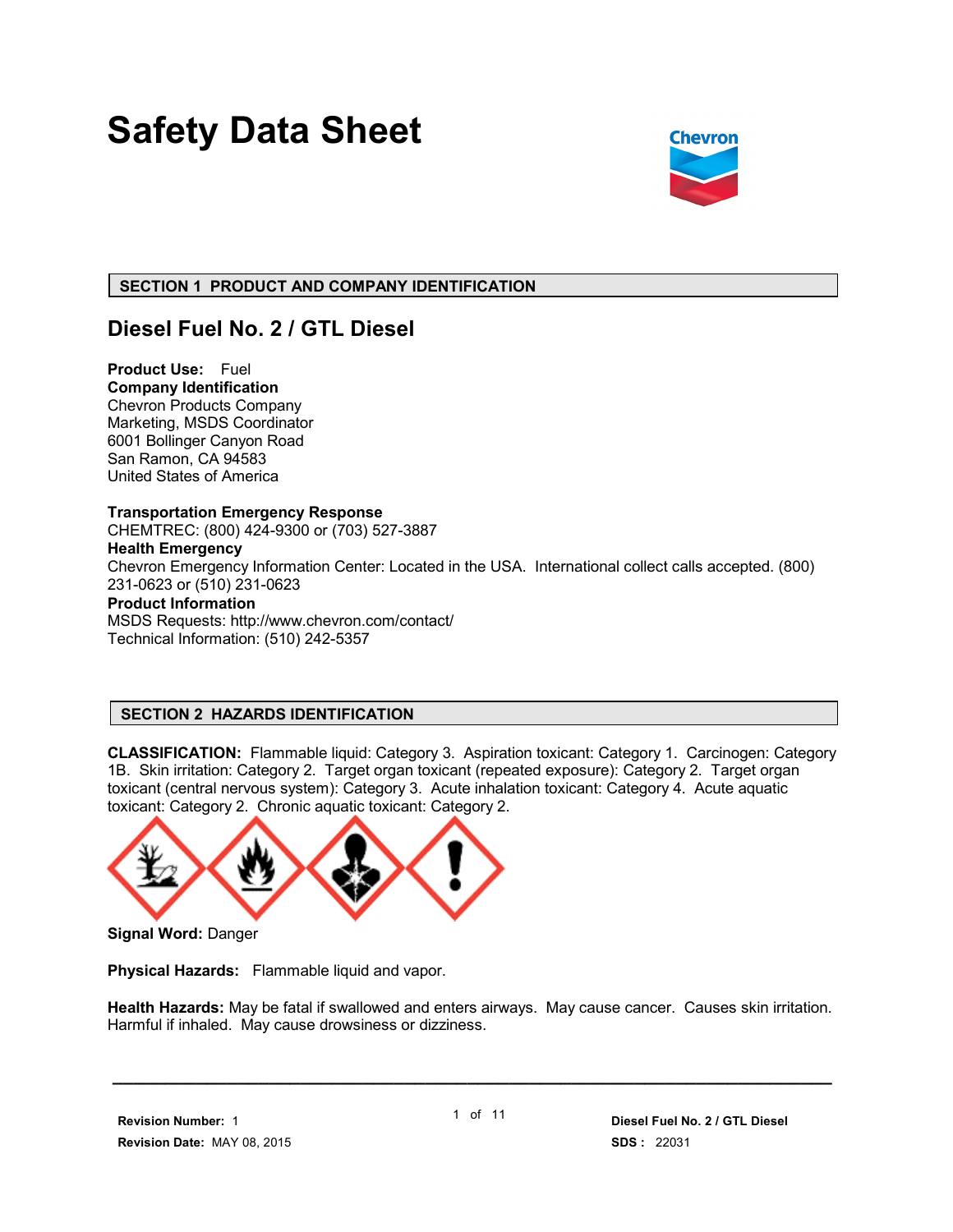**Target Organs:** May cause damage to organs (Blood/Blood Forming Organs, Liver, Thymus) through prolonged or repeated exposure.

**Environmental Hazards:** Toxic to aquatic life with long lasting effects.

### **PRECAUTIONARY STATEMENTS:**

**General:** Keep out of reach of children. Read label before use.

**Prevention:** Obtain special instructions before use. Do not handle until all safety precautions have been read and understood. Keep away from heat/sparks/open flames/hot surfaces. -- No smoking. Ground/bond container and receiving equipment. Use only non-sparking tools. Take precautionary measures against static discharge. Keep container tightly closed. Use explosion-proof electrical/ventilating/lighting/equipment. Do not breathe dust/fume/gas/mist/vapours/spray. Use only outdoors or in a well-ventilated area. Wear protective gloves/protective clothing/eye protection/face protection. Use personal protective equipment as required. Wash thoroughly after handling. Avoid release to the environment.

**Response:** IF INHALED: Remove person to fresh air and keep comfortable for breathing. IF ON SKIN: Wash with plenty of soap and water. If skin irritation occurs: Get medical advice/attention. Take off contaminated clothing and wash it before reuse. IF ON SKIN (or hair): Take off immediately all contaminated clothing and wash it before reuse. Rinse skin with water/shower. IF SWALLOWED: Immediately call a poison center or doctor/physician. Do NOT induce vomiting. Call a poison center or doctor/physician if you feel unwell. In case of fire: Use media specified in the SDS to extinguish. Specific treatment (see Notes to Physician on this label). Collect spillage.

**Storage:** Store in a well-ventilated place. Keep cool. Keep container tightly closed. Store locked up. **Disposal:** Dispose of contents/container in accordance with applicable local/regional/national/international regulations.

#### **HAZARDS NOT OTHERWISE CLASSIFIED:** Not Applicable

#### **SECTION 3 COMPOSITION/ INFORMATION ON INGREDIENTS**

| <b>COMPONENTS</b>                    | <b>CAS NUMBER</b> | <b>AMOUNT</b>           |
|--------------------------------------|-------------------|-------------------------|
| Diesel Fuel No. 2                    | 68476-34-6        | 95 - 100 % vol/ vol     |
| Distillates (Fischer-Tropsch), C8-26 | 848301-67-7       | 0 - 25 % vol/vol        |
| Fatty Acid Methyl Esters (FAME)      | Mixture           | $0 - 5$ %vol/vol        |
| Alkanes, C10-20 Branched & Linear    | 928771-01-1       | $0 - 5$ %vol/vol        |
| Naphthalene                          | $91 - 20 - 3$     | $0.02 - 0.2$ %vol/vol   |
| <b>Total sulfur</b>                  | Mixture           | $0 - 5000$ ppm (weight) |

#### **SECTION 4 FIRST AID MEASURES**

#### **Description of first aid measures**

**Eye:** No specific first aid measures are required. As a precaution, remove contact lenses, if worn, and flush eyes with water.

**Skin:** Wash skin with water immediately and remove contaminated clothing and shoes. Get medical attention if any symptoms develop. To remove the material from skin, use soap and water. Discard contaminated clothing and shoes or thoroughly clean before reuse.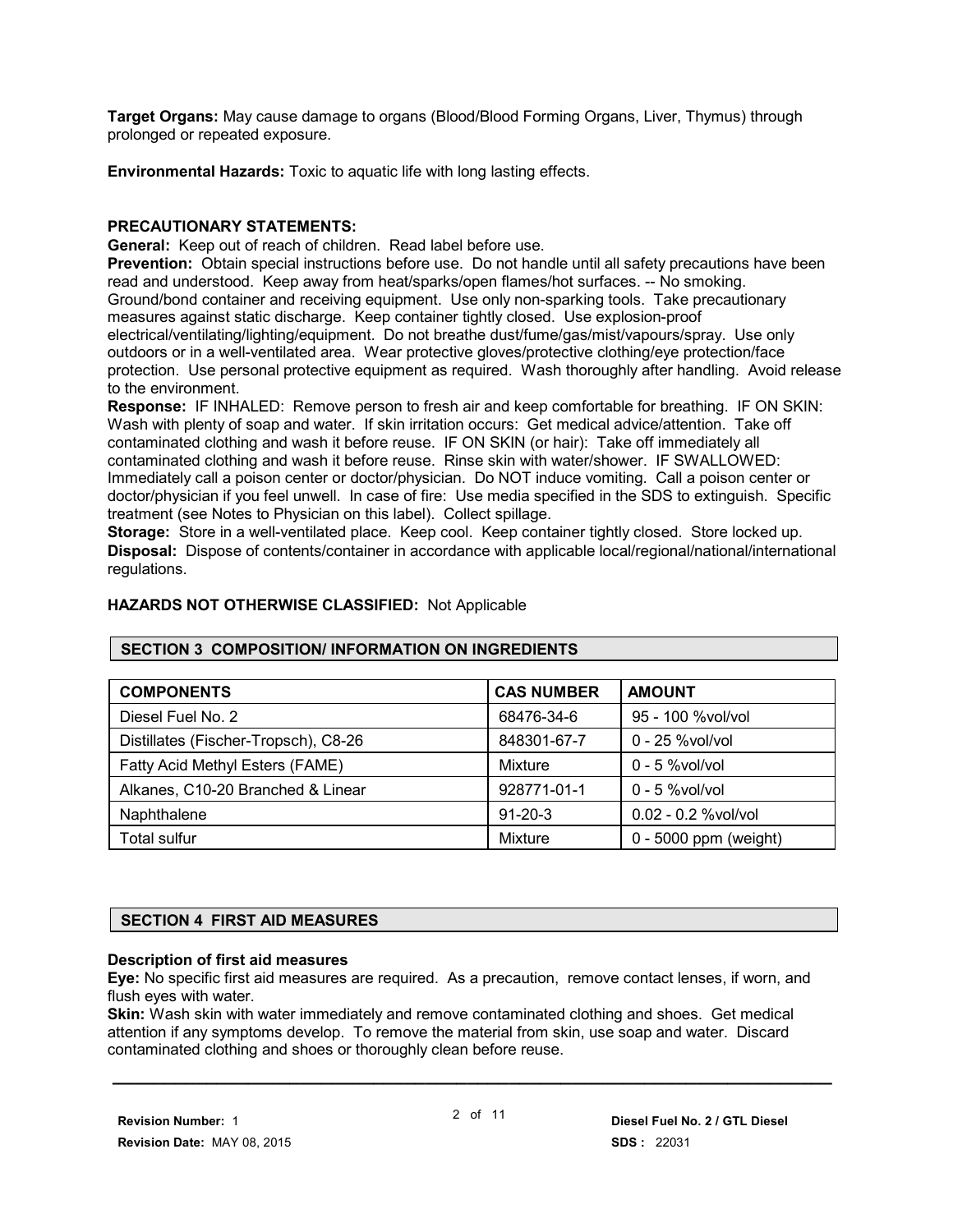**Ingestion:** If swallowed, get immediate medical attention. Do not induce vomiting. Never give anything by mouth to an unconscious person.

**Inhalation:** Move the exposed person to fresh air. If not breathing, give artificial respiration. If breathing is difficult, give oxygen. Get medical attention if breathing difficulties continue or if any other symptoms develop.

#### **Most important symptoms and effects, both acute and delayed IMMEDIATE HEALTH EFFECTS**

**Eye:** Not expected to cause prolonged or significant eye irritation.

**Skin:** Contact with the skin causes irritation. Skin contact may cause drying or defatting of the skin. Symptoms may include pain, itching, discoloration, swelling, and blistering. Contact with the skin is not expected to cause an allergic skin response.

**Ingestion:** Highly toxic; may be fatal if swallowed. Because of its low viscosity, this material can directly enter the lungs, if swallowed, or if subsequently vomited. Once in the lungs it is very difficult to remove and can cause severe injury or death. May be irritating to mouth, throat, and stomach. Symptoms may include pain, nausea, vomiting, and diarrhea.

**Inhalation:** Excessive or prolonged breathing of this material may cause central nervous system effects. Central nervous system effects may include headache, dizziness, nausea, vomiting, weakness, loss of coordination, blurred vision, drowsiness, confusion, or disorientation. At extreme exposures, central nervous system effects may include respiratory depression, tremors or convulsions, loss of consciousness, coma or death.

# **DELAYED OR OTHER HEALTH EFFECTS:**

**Cancer:** Prolonged or repeated exposure to this material may cause cancer. Whole diesel engine exhaust has been classified as a Group 2A carcinogen (probably carcinogenic to humans) by the International Agency for Research on Cancer (IARC). Contains naphthalene, which has been classified as a Group 2B carcinogen (possibly carcinogenic to humans) by the International Agency for Research on Cancer (IARC).

**Target Organs:** Contains material that may cause damage to the following organ(s) following repeated inhalation at concentrations above the recommended exposure limit based on animal data:Liver Blood/Blood Forming Organs Thymus Risk depends on duration and level of exposure. See Section 11 for additional information.

#### **Indication of any immediate medical attention and special treatment needed**

**Note to Physicians:** Ingestion of this product or subsequent vomiting may result in aspiration of light hydrocarbon liquid, which may cause pneumonitis.

#### **SECTION 5 FIRE FIGHTING MEASURES**

**EXTINGUISHING MEDIA:** Use water fog, foam, dry chemical or carbon dioxide (CO2) to extinguish flames.

**Unusual Fire Hazards:** See Section 7 for proper handling and storage.

### **PROTECTION OF FIRE FIGHTERS:**

**Fire Fighting Instructions:** For fires involving this material, do not enter any enclosed or confined fire space without proper protective equipment, including self-contained breathing apparatus. **Combustion Products:** Highly dependent on combustion conditions. A complex mixture of airborne solids, liquids, and gases including carbon monoxide, carbon dioxide, and unidentified organic compounds will be evolved when this material undergoes combustion.

# **SECTION 6 ACCIDENTAL RELEASE MEASURES**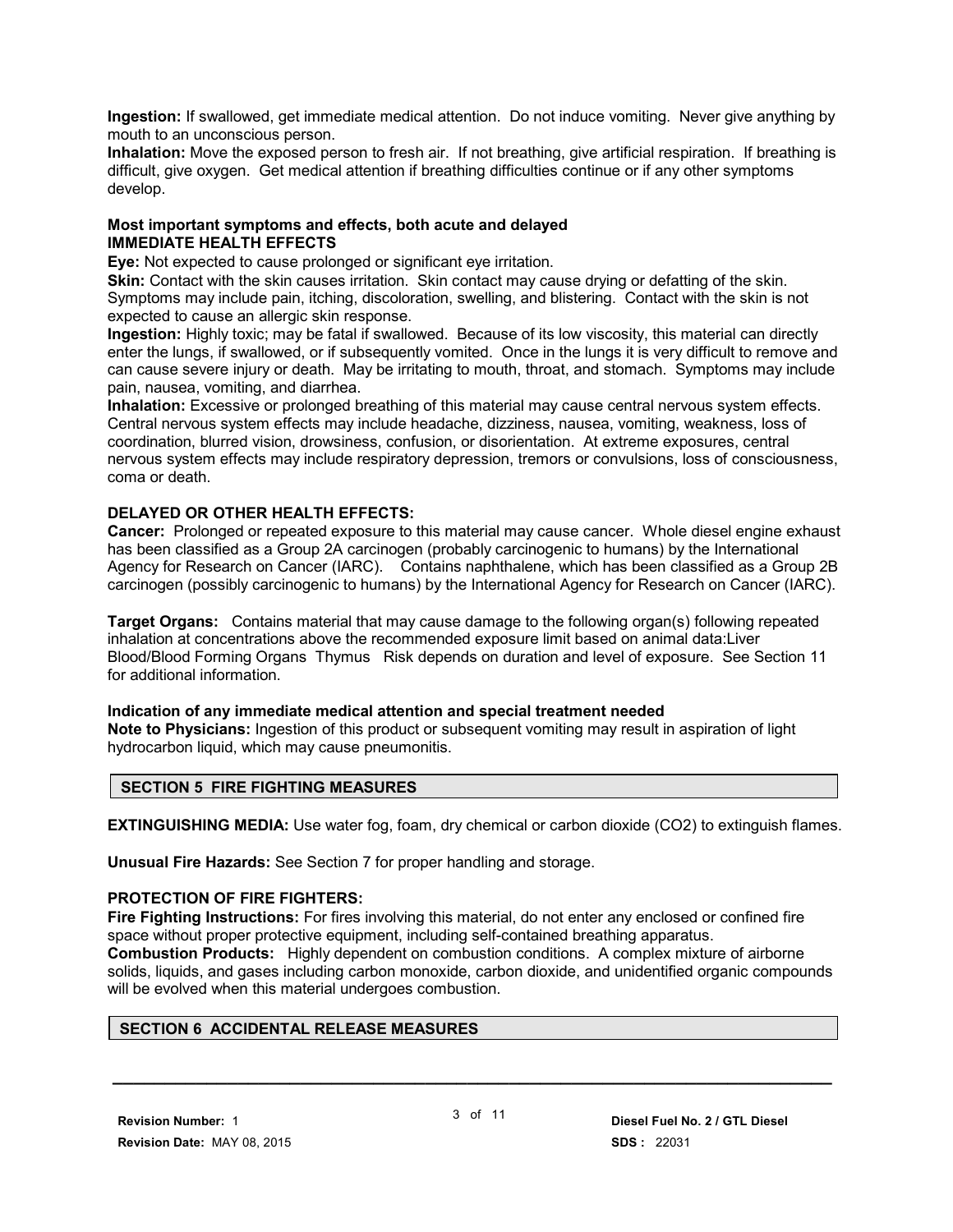**Protective Measures:** Eliminate all sources of ignition in the vicinity of the spill or released vapor. If this material is released into the work area, evacuate the area immediately. Monitor area with combustible gas indicator.

**Spill Management:** Stop the source of the release if you can do it without risk. Contain release to prevent further contamination of soil, surface water or groundwater. Clean up spill as soon as possible, observing precautions in Exposure Controls/Personal Protection. Use appropriate techniques such as applying non-combustible absorbent materials or pumping. All equipment used when handling the product must be grounded. A vapor suppressing foam may be used to reduce vapors. Use clean non-sparking tools to collect absorbed material. Where feasible and appropriate, remove contaminated soil. Place contaminated materials in disposable containers and dispose of in a manner consistent with applicable regulations. **Reporting:** Report spills to local authorities and/or the U.S. Coast Guard's National Response Center at (800) 424-8802 as appropriate or required.

#### **SECTION 7 HANDLING AND STORAGE**

**General Handling Information:** Avoid contaminating soil or releasing this material into sewage and drainage systems and bodies of water.

**Precautionary Measures:** Liquid evaporates and forms vapor (fumes) which can catch fire and burn with explosive force. Invisible vapor spreads easily and can be set on fire by many sources such as pilot lights, welding equipment, and electrical motors and switches. Fire hazard is greater as liquid temperature rises above 29C (85F).

Do not get in eyes, on skin, or on clothing. Do not taste or swallow. Do not breathe vapor or fumes. Wash thoroughly after handling. Keep out of the reach of children.

**Unusual Handling Hazards:** WARNING! Do not use as portable heater or appliance fuel. Toxic fumes may accumulate and cause death. Slow heat generation may occur with oil-soaked rags, spent filter aids and spent absorbent material and may cause spontaneous combustion if stored near combustibles and not handled properly. Store biodiesel soaked rags, filter aids, and spill absorbent material in approved safety disposal containers and dispose of properly. Biodiesel soaked rags may be washed with soap and water and allowed to dry in well ventilated area.

**Static Hazard:** Electrostatic charge may accumulate and create a hazardous condition when handling this material. To minimize this hazard, bonding and grounding may be necessary but may not, by themselves, be sufficient. Review all operations which have the potential of generating and accumulating an electrostatic charge and/or a flammable atmosphere (including tank and container filling, splash filling, tank cleaning, sampling, gauging, switch loading, filtering, mixing, agitation, and vacuum truck operations) and use appropriate mitigating procedures.

**Container Warnings:** Container is not designed to contain pressure. Do not use pressure to empty container or it may rupture with explosive force. Empty containers retain product residue (solid, liquid, and/or vapor) and can be dangerous. Do not pressurize, cut, weld, braze, solder, drill, grind, or expose such containers to heat, flame, sparks, static electricity, or other sources of ignition. They may explode and cause injury or death. Empty containers should be completely drained, properly closed, and promptly returned to a drum reconditioner or disposed of properly.

**General Storage Information:** DO NOT USE OR STORE near heat, sparks, flames, or hot surfaces . USE AND STORE ONLY IN WELL VENTILATED AREA. Keep container closed when not in use.

#### **SECTION 8 EXPOSURE CONTROLS/PERSONAL PROTECTION**

#### **GENERAL CONSIDERATIONS:**

Consider the potential hazards of this material (see Section 3), applicable exposure limits, job activities, and other substances in the work place when designing engineering controls and selecting personal protective equipment. If engineering controls or work practices are not adequate to prevent exposure to harmful levels of this material, the personal protective equipment listed below is recommended. The user should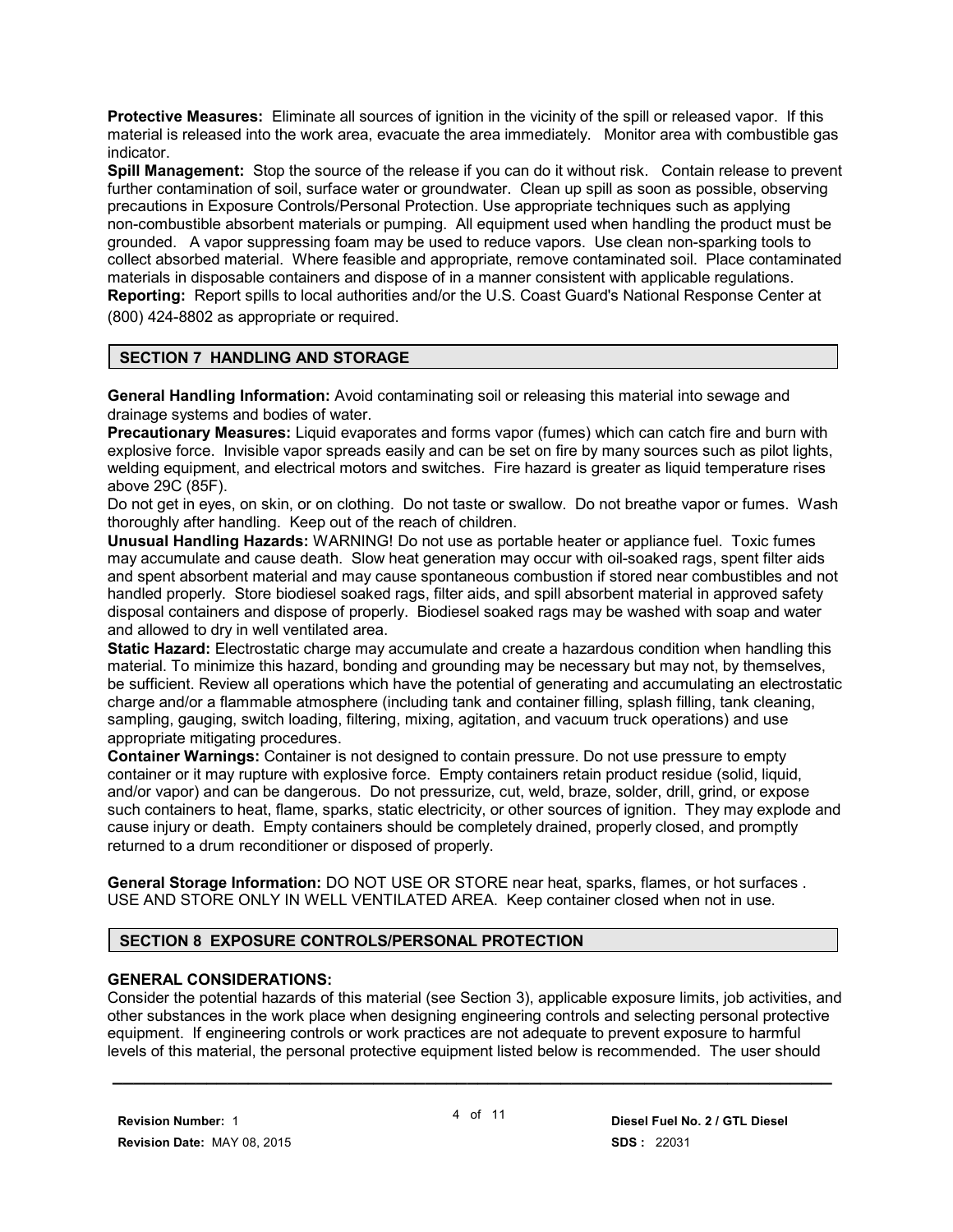read and understand all instructions and limitations supplied with the equipment since protection is usually provided for a limited time or under certain circumstances.

#### **ENGINEERING CONTROLS:**

Use process enclosures, local exhaust ventilation, or other engineering controls to control airborne levels below the recommended exposure limits.

#### **PERSONAL PROTECTIVE EQUIPMENT**

**Eye/Face Protection:** No special eye protection is normally required. Where splashing is possible, wear safety glasses with side shields as a good safety practice.

**Skin Protection:** Wear protective clothing to prevent skin contact. Selection of protective clothing may include gloves, apron, boots, and complete facial protection depending on operations conducted. Suggested materials for protective gloves include: Chlorinated Polyethylene (or Chlorosulfonated Polyethylene), Nitrile Rubber, Polyurethane, Viton.

**Respiratory Protection:** Determine if airborne concentrations are below the recommended occupational exposure limits for jurisdiction of use. If airborne concentrations are above the acceptable limits, wear an approved respirator that provides adequate protection from this material, such as: Air-Purifying Respirator for Organic Vapors.

When used as a fuel, this material can produce carbon monoxide in the exhaust. Determine if airborne concentrations are below the occupational exposure limit for carbon monoxide. If not, wear an approved positive-pressure air-supplying respirator.

Use a positive pressure air-supplying respirator in circumstances where air-purifying respirators may not provide adequate protection.

| <b>Component</b>                     | <b>Agency</b> | <b>TWA</b> | <b>STEL</b> | <b>Ceiling</b>           | <b>Notation</b>  |
|--------------------------------------|---------------|------------|-------------|--------------------------|------------------|
| Diesel Fuel No. 2                    | <b>ACGIH</b>  | 100 mg/m3  |             |                          | Skin A3<br>total |
|                                      |               |            |             |                          | hydrocarbon      |
| Diesel Fuel No. 2                    | <b>CVX</b>    | $-$        | 1000 mg/m3  | $\overline{\phantom{a}}$ | $-$              |
| Distillates (Fischer-Tropsch), C8-26 | Not           |            |             |                          | --               |
|                                      | Applicable    |            |             |                          |                  |
| Fatty Acid Methyl Esters (FAME)      | <b>Not</b>    | --         |             |                          | --               |
|                                      | Applicable    |            |             |                          |                  |
| Alkanes, C10-20 Branched & Linear    | <b>Not</b>    | $-$        | $- -$       | $-$                      | $- -$            |
|                                      | Applicable    |            |             |                          |                  |
| Naphthalene                          | <b>ACGIH</b>  | 10 ppm     | 15 ppm      | $-$                      | Skin             |
|                                      |               | (weight)   | (weight)    |                          |                  |
| Naphthalene                          | OSHA Z-1      | 50 mg/m3   | --          | $\overline{a}$           | --               |
| Total sulfur                         | <b>Not</b>    | --         |             | --                       | --               |
|                                      | Applicable    |            |             |                          |                  |
| <b>Total sulfur</b>                  | Not           | --         | $- -$       | $-$                      | $- -$            |
|                                      | Applicable    |            |             |                          |                  |

#### **Occupational Exposure Limits:**

Consult local authorities for appropriate values.

#### **SECTION 9 PHYSICAL AND CHEMICAL PROPERTIES**

**Attention: the data below are typical values and do not constitute a specification.**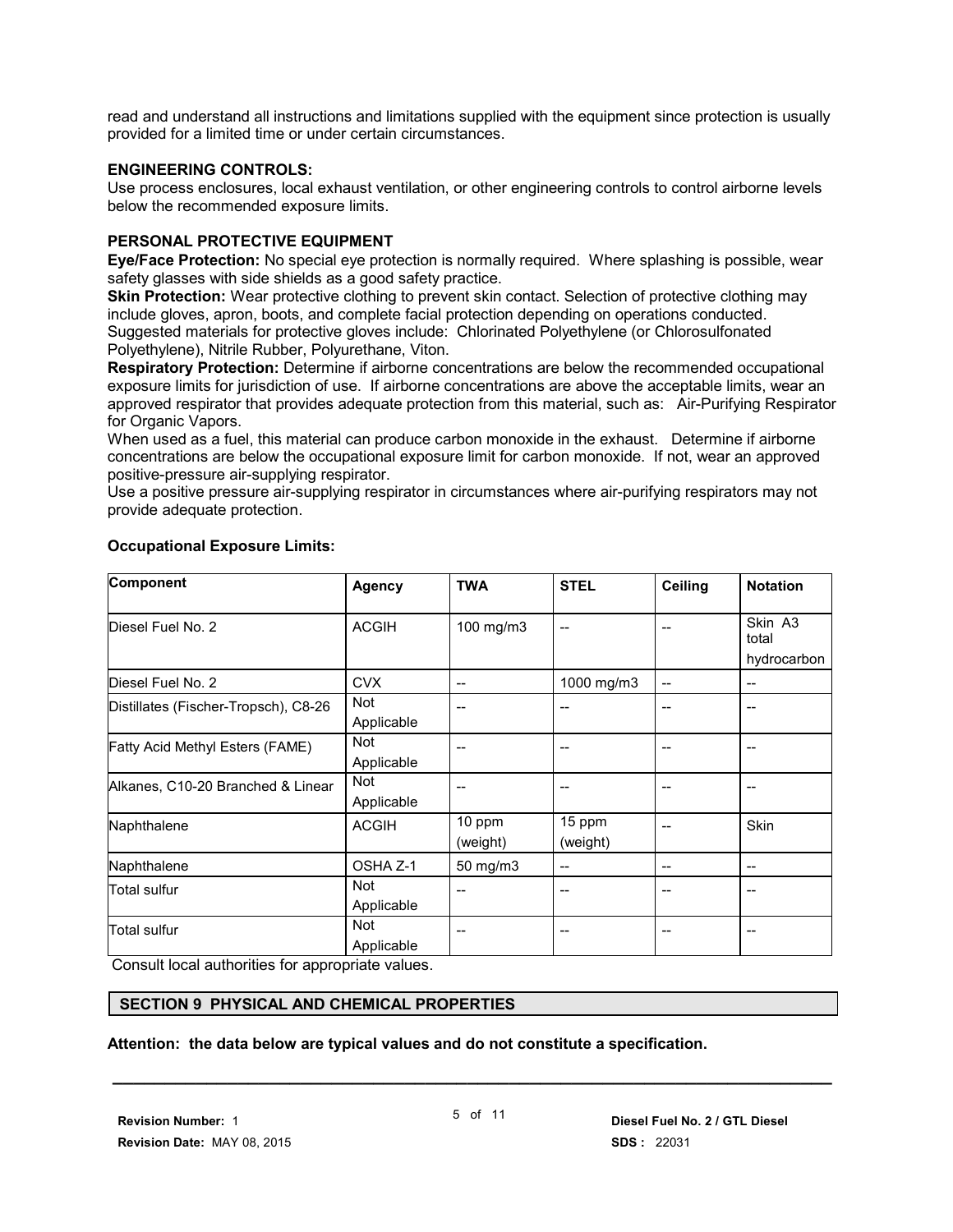**Color:** Varies depending on specification **Physical State:** Liquid **Odor:** Petroleum odor **Odor Threshold:** No data available **pH:** Not Applicable **Vapor Pressure:** 0.54 kPa (Approximate) @ 25 °C (77 °F) **Vapor Density (Air = 1):** >1 **Initial Boiling Point:** 175.6°C (348°F) - 370°C (698°F) **Solubility:** Soluble in hydrocarbons; insoluble in water **Freezing Point:** Not Applicable **Melting Point:** Not Applicable **Viscosity:** 1.3 cSt - 4.5 cSt @ 40°C (104°F) **Decomposition temperature:** No data available **Octanol/Water Partition Coefficient:** No data available

**FLAMMABLE PROPERTIES: Flammability (solid, gas):** No Data Available

**Flashpoint:** (Pensky-Martens Closed Cup) 52 °C (125 °F) (Min) **Autoignition:** 208 °C (406 °F) **Flammability (Explosive) Limits (% by volume in air):** Lower: 0.6 Upper: 4.7

#### **SECTION 10 STABILITY AND REACTIVITY**

**Reactivity:** May react with strong acids or strong oxidizing agents, such as chlorates, nitrates, peroxides, etc.

**Chemical Stability:** This material is considered stable under normal ambient and anticipated storage and handling conditions of temperature and pressure.

**Conditions to Avoid:** Avoid contact with heat, sparks, fire and oxidizing agents **Incompatibility With Other Materials:** Not applicable **Hazardous Decomposition Products:** None known (None expected)

**Hazardous Polymerization:** Hazardous polymerization will not occur.

#### **SECTION 11 TOXICOLOGICAL INFORMATION**

**Information on toxicological effects**

**Serious Eye Damage/Irritation:** The eye irritation hazard is based on evaluation of data for similar materials.

**Skin Corrosion/Irritation:** The skin irritation hazard is based on evaluation of data for similar materials.

**Skin Sensitization:** The skin sensitization hazard is based on evaluation of data for similar materials.

**Acute Dermal Toxicity:** The acute dermal toxicity hazard is based on evaluation of data for similar materials.

**Acute Oral Toxicity:** The acute oral toxicity hazard is based on evaluation of data for similar materials.

**Acute Inhalation Toxicity:** The acute inhalation toxicity hazard is based on evaluation of data for similar materials.

**Acute Toxicity Estimate:** Not Determined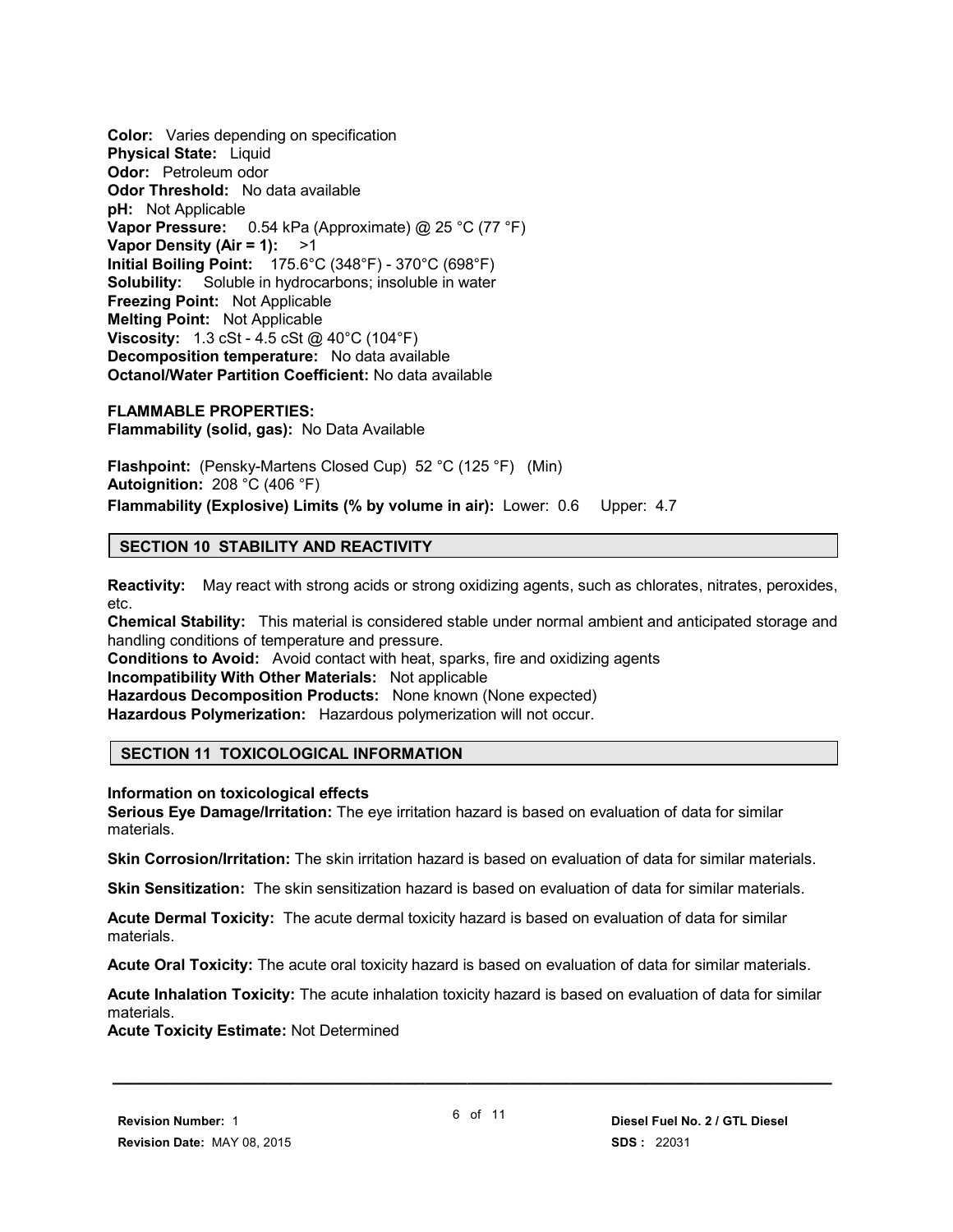**Germ Cell Mutagenicity:** The hazard evaluation is based on data for components or a similar material.

**Carcinogenicity:** Refer to ADDITIONAL TOXICOLOGY INFORMATION below. Whole diesel engine exhaust has been classified as a Group 2A carcinogen (probably carcinogenic to humans) by the International Agency for Research on Cancer (IARC). Contains naphthalene, which has been classified as a Group 2B carcinogen (possibly carcinogenic to humans) by the International Agency for Research on Cancer (IARC).

**Reproductive Toxicity:** The hazard evaluation is based on data for components or a similar material.

**Specific Target Organ Toxicity - Single Exposure:** The hazard evaluation is based on data for components or a similar material.

**Specific Target Organ Toxicity - Repeated Exposure:** The hazard evaluation is based on data for components or a similar material.

#### **ADDITIONAL TOXICOLOGY INFORMATION:**

 The National Institute of Occupational Safety and Health (NIOSH) has recommended that whole diesel exhaust be regarded as potentially causing cancer. This recommendation was based on test results showing increased lung cancer in laboratory animals exposed to whole diesel exhaust.

#### This product contains gas oils.

CONCAWE (product dossier 95/107) has summarized current health, safety and environmental data available for a number of gas oils, typically hydrodesulfurized middle distillates, CAS 64742-80-9, straight-run middle distillates, CAS 64741-44-2, and/or light cat-cracked distillate CAS 64741-59-9. CARCINOGENICITY: All materials tested have caused the development of skin tumors in mice, but all featured severe skin irritation and sometimes a long latency period before tumors developed. Straight-run and cracked gas oil samples were studied to determine the influence of dermal irritation on the carcinogenic activity of middle distillates. At non-irritant doses the straight-run gas oil was not carcinogenic, but at irritant doses, weak activity was demonstrated. Cracked gas oils, when diluted with mineral oil, demonstrated carcinogenic activity irrespective of the occurrence of skin irritation. Gas oils were tested on male mice to study tumor initiating/promoting activity. The results demonstrated that while a straight-run gas oil sample was neither an initiator or promotor, a blend of straight-run and FCC stock was both a tumor initiator and a promoter.

GENOTOXICITY: Hydrotreated & hydrodesulfurized gas oils range in activity from inactive to weakly positive in in-vitro bacterial mutagenicity assays. Mouse lymphoma assays on straight-run gas oils without subsequent hydrodesulphurization gave positive results in the presence of S9 metabolic activation. In-vivo bone marrow cytogenetics and sister chromatic exchange assay exhibited no activity for straight-run components with or without hydrodesulphurization. Thermally or catalytically cracked gas oils tested with in-vitro bacterial mutagenicity assays in the presence of S9 metabolic activation were shown to be mutagenic. In-vitro sister chromatic exchange assays on cracked gas oil gave equivocal results both with and without S9 metabolic activation. In-vivo bone marrow cytogenetics assay was inactive for two cracked gas oil samples. Three hydrocracked gas oils were tested with in-vitro bacterial mutagenicity assays with S9, and one of the three gave positive results. Twelve distillate fuel samples were tested with in-vitro bacterial mutagenicity assays & with S9 metabolic activation and showed negative to weakly positive results. In one series, activity was shown to be related to the PCA content of samples tested. Two in-vivo studies were also conducted. A mouse dominant lethal assay was negative for a sample of diesel fuel. In the other study, 9 samples of No 2 heating oil containing 50% cracked stocks caused a slight increase in the number of chromosomal aberrations in bone marrow cytogenetics assays. DEVELOPMENTAL TOXICITY: Diesel fuel vapor did not cause fetotoxic or teratogenic effects when pregnant rats were exposed on days 6-15 of pregnancy. Gas oils were applied to the skin of pregnant rats daily on days 0-19 of gestation. All but one (coker light gas oil) caused fetotoxicity (increased resorptions, reduced litter weight, reduced litter size) at dose levels that were also maternally toxic.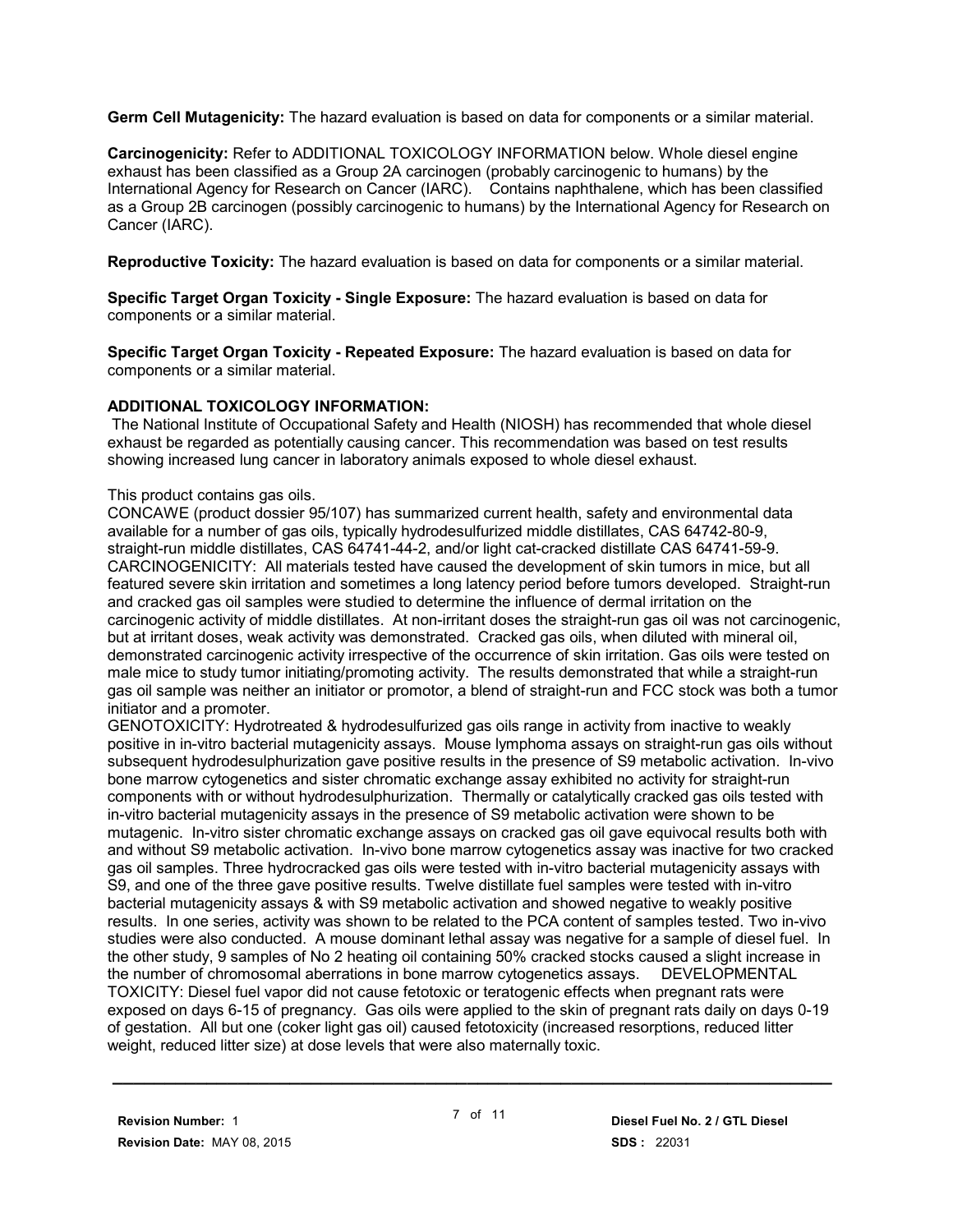This product contains naphthalene.

GENERAL TOXICITY: Exposure to naphthalene has been reported to cause methemoglobinemia and/or hemolytic anemia, especially in humans deficient in the enzyme glucose-6-phosphate dehydrogenase. Laboratory animals given repeated oral doses of naphthalene have developed cataracts. REPRODUCTIVE TOXICITY AND BIRTH DEFECTS: Naphthalene did not cause birth defects when administered orally to rabbits, rats, and mice during pregnancy, but slightly reduced litter size in mice at dose levels that were lethal to the pregnant females. Naphthalene has been reported to cross the human placenta. GENETIC TOXICITY: Naphthalene caused chromosome aberrations and sister chromatid exchanges in Chinese hamster ovary cells, but was not a mutagen in several other in-vitro tests.CARCINOGENICITY: In a study conducted by the National Toxicology Program (NTP), mice exposed to 10 or 30 ppm of naphthalene by inhalation daily for two years had chronic inflammation of the nose and lungs and increased incidences of metaplasia in those tissues. The incidence of benign lung tumors (alveolar/bronchiolar adenomas) was significantly increased in the high-dose female group but not in the male groups. In another two-year inhalation study conducted by NTP, exposure of rats to 10, 30, and 60 ppm naphthalene caused increases in the incidences of a variety of nonneoplastic lesions in the nose. Increases in nasal tumors were seen in both sexes, including olfactory neuroblastomas in females at 60 ppm and adenomas of the respiratory epithelium in males at all exposure levels. The relevance of these effects to humans has not been established. No carcinogenic effect was reported in a 2-year feeding study in rats receiving naphthalene at 41 mg/kg/day.

#### **SECTION 12 ECOLOGICAL INFORMATION**

#### **ECOTOXICITY**

This material is expected to be toxic to aquatic organisms and may cause long-term adverse effects in the aquatic environment. A series of studies on the acute toxicity of 4 diesel fuel samples were conducted by one laboratory using water accommodated fractions. The range of effective (EC50) or lethal concentrations (LC50) expressed as loading rates were:

48 hour(s) EC50: 20-210 mg/l (Daphnia magna) 96 hour(s) LC50: 21-210 mg/l (Salmo gairdneri) 72 hour(s) EC50: 2.6-25 mg/l (Selenastrum capricornutum)

#### **MOBILITY**

No data available.

#### **PERSISTENCE AND DEGRADABILITY**

This material is not expected to be readily biodegradable. On release to the environment the lighter components of diesel fuel will generally evaporate but depending on local environmental conditions (temperature, wind, mixing or wave action, soil type, etc.) the remainder may become dispersed in the water column or absorbed to soil or sediment. Diesel fuel would not be expected to be readily biodegradable. In a modified Strum test (OECD method 301B) approximately 40% biodegradation was recorded over 28 days. However, it has been shown that most hydrocarbon components of diesel fuel are degraded in soil in the presence of oxygen. Under anaerobic conditions, such as in anoxic sediments, rates of biodegradation are negligible.

The product has not been tested. The statement has been derived from products of a similar structure and composition.

#### **POTENTIAL TO BIOACCUMULATE**

Bioconcentration Factor: No data available. Octanol/Water Partition Coefficient: No data available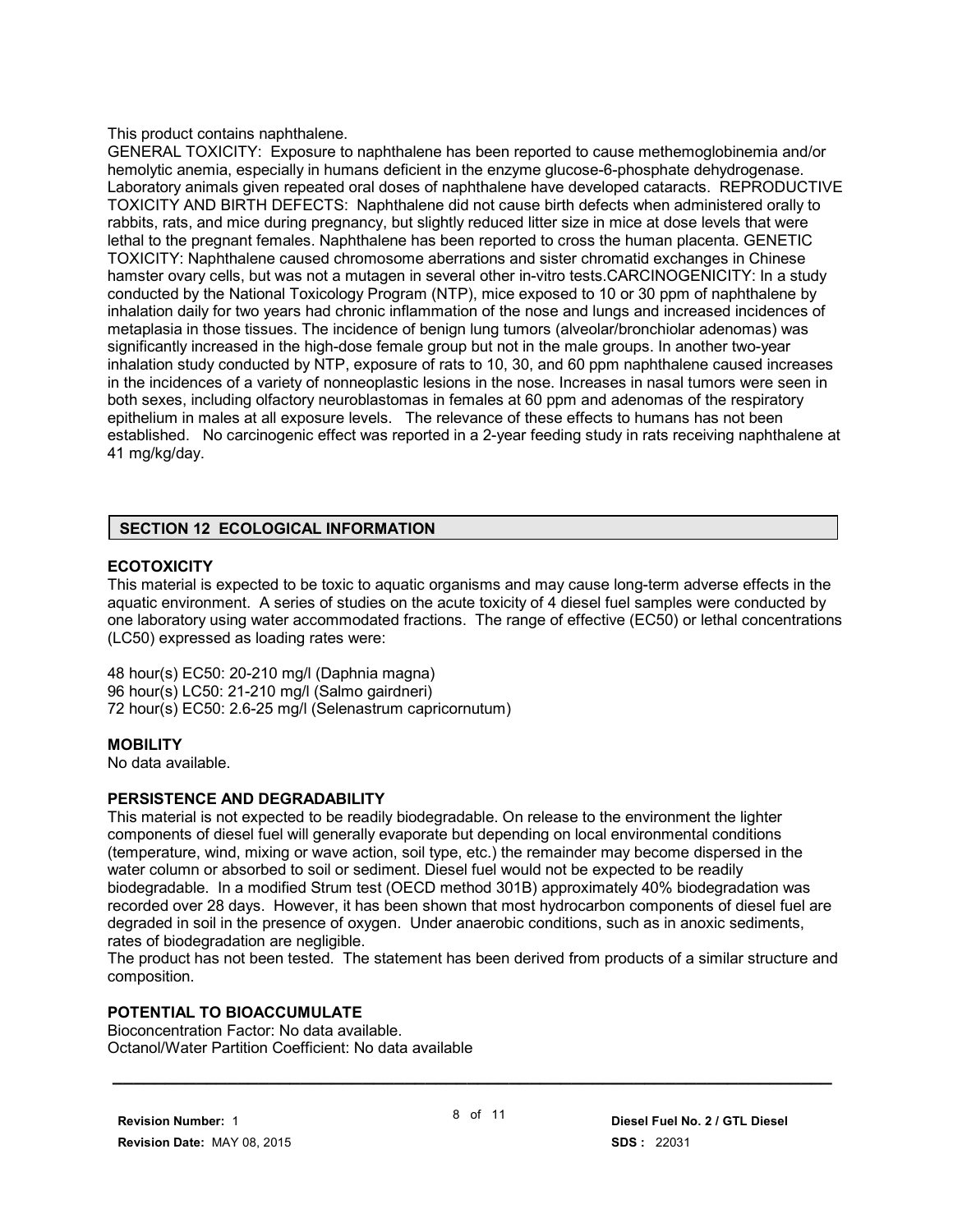### **SECTION 13 DISPOSAL CONSIDERATIONS**

Use material for its intended purpose or recycle if possible. This material, if it must be discarded, may meet the criteria of a hazardous waste as defined by international, country, or local laws and regulations.

## **SECTION 14 TRANSPORT INFORMATION**

The description shown may not apply to all shipping situations. Consult 49CFR, or appropriate Dangerous Goods Regulations, for additional description requirements (e.g., technical name) and mode-specific or quantity-specific shipping requirements.

**DOT Shipping Description:** For packages with an Initial Boiling Point > 35 deg C and a Flash Point (PM Closed Cup)  $>$  /= 23 deg C but  $<$  /= 60 deg C: UN1202, GAS OIL, 3, III; OPTIONAL DISCLOSURE: UN1202, GAS OIL, 3, III, MARINE POLLUTANT (DIESEL FUEL) Optional disclosure per 49 CFR when Flash Point (PM Closed Cup)  $>1/2$  38 deg C < 93 deg C per 49 173.150 (f): UN1202, GAS OIL, COMBUSTIBLE LIQUID, III; NON-BULK PACKAGES ARE EXEMPTED FROM THE PROVISIONS OF 49 CFR IN USA JURISDICTIONS Optional disclosure as a GHS Environmental Hazard/Marine Pollutant when Flash Point (PM Closed Cup) > 60 deg C: UN3082, ENVIRONMENTALLY HAZARDOUS SUBSTANCE, LIQUID, N.O.S.(DIESEL FUEL), 9, III, MARINE POLLUTANT (DIESEL FUEL)

**IMO/IMDG Shipping Description:** For packages with an Initial Boiling Point > 35 deg C and a Flash Point (PM Closed Cup)  $>1 = 23$  deg C,  $<1 = 60$  deg C: UN1202, GAS OIL, 3, III, FLASH POINT SEE SECTION 5 OR 9, MARINE POLLUTANT (DIESEL FUEL); OPTIONAL DISCLOSURE: UN1268, PETROLEUM DISTILLATES, N.O.S. (DIESEL FUEL), 3, III, FLASH POINT SEE SECTION 5 OR 9, MARINE POLLUTANT (DIESEL FUEL) For packages with a Flash Point (PM Closed Cup) > 60 deg C: UN3082, ENVIRONMENTALLY HAZARDOUS SUBSTANCE, LIQUID, N.O.S. (DIESEL FUEL), 9, III, MARINE POLLUTANT (DIESEL FUEL)

**ICAO/IATA Shipping Description:** For packages with an Initial Boiling Point > 35 deg C and a Flash Point (PM Closed Cup) >/= 23 deg C, </= 60 deg C: UN1202, GAS OIL, 3, III For packages with a Flash Point (PM Closed Cup) > 60 deg C: UN3082, ENVIRONMENTALLY HAZARDOUS SUBSTANCE, LIQUID, N.O.S. (DIESEL FUEL), 9, III, MARINE POLLUTANT (DIESEL FUEL)

**Transport in bulk according to Annex II of MARPOL 73/78 and the IBC code:** Not applicable

| <b>SECTION 15 REGULATORY INFORMATION</b> |                                                                                                                                                                                                                              |  |
|------------------------------------------|------------------------------------------------------------------------------------------------------------------------------------------------------------------------------------------------------------------------------|--|
| EPCRA 311/312 CATEGORIES:                | YES.<br>Immediate (Acute) Health Effects:<br>Delayed (Chronic) Health Effects:<br><b>YES</b><br>2.<br><b>YES</b><br>Fire Hazard:<br>3.<br>Sudden Release of Pressure Hazard:<br>NO.<br>4.<br>NO.<br>Reactivity Hazard:<br>5. |  |
| <b>REGULATORY LISTS SEARCHED:</b>        |                                                                                                                                                                                                                              |  |
| 01-1=IARC Group 1                        | 03=EPCRA 313                                                                                                                                                                                                                 |  |
| 01-2A=IARC Group 2A                      | 04=CA Proposition 65                                                                                                                                                                                                         |  |

01-2B=IARC Group 2B 05=MA RTK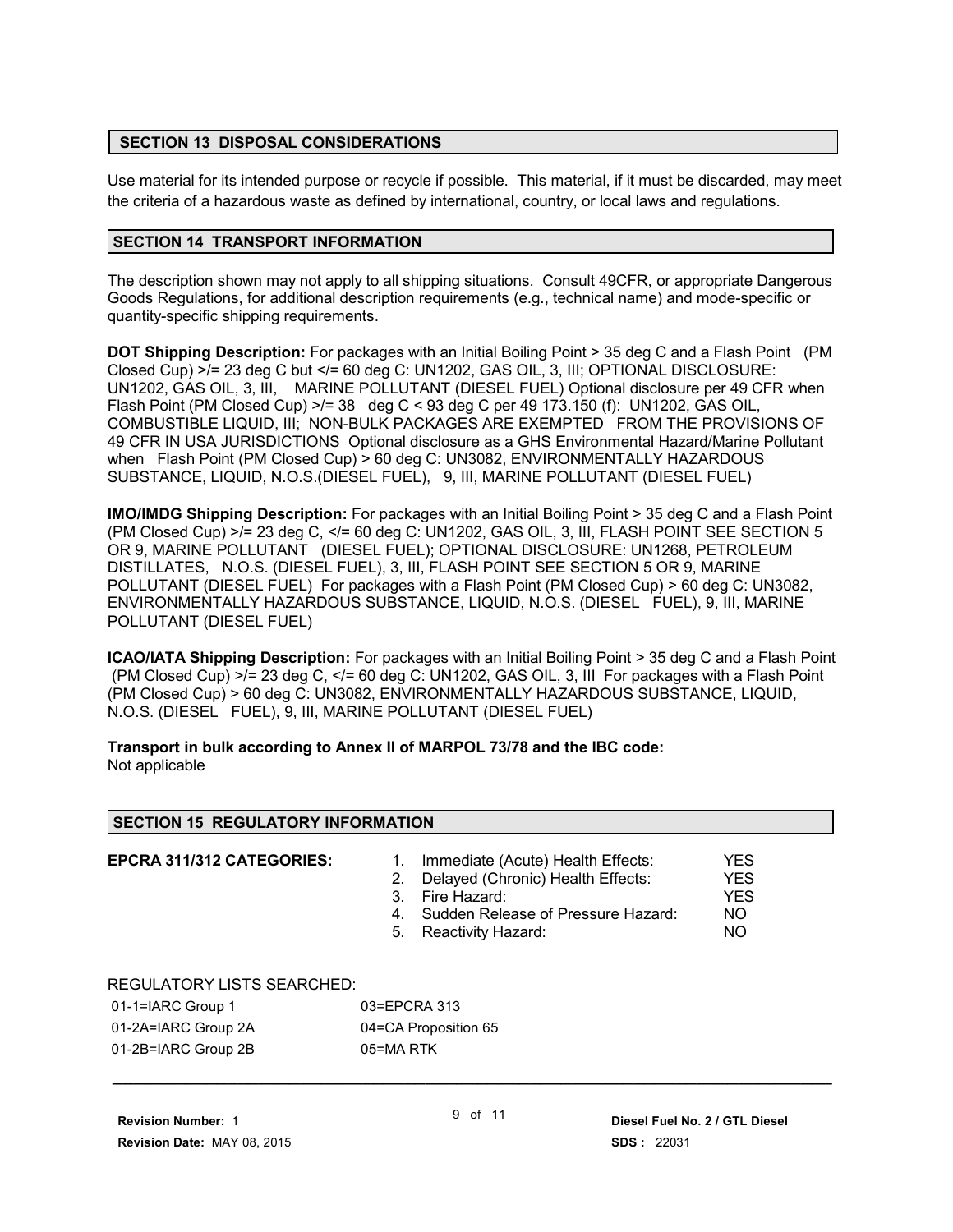| 02=NTP Carcinogen | 06=NJ RTK |
|-------------------|-----------|
|                   | 07=PA RTK |

The following components of this material are found on the regulatory lists indicated.<br>Naphthalene 01-2B. 02. 03. 04. 05. 06. 07 01-2B, 02, 03, 04, 05, 06, 07 Diesel Fuel No. 2 07

#### **CERCLA REPORTABLE QUANTITIES(RQ)/EPCRA 302 THRESHOLD PLANNING QUANTITIES(TPQ):**

| <b>Component</b> | <b>Component RQ</b> | <b>Component TPQ</b> | <b>Product RQ</b> |
|------------------|---------------------|----------------------|-------------------|
| Naphthalene      | 100 lbs             | None                 | 50000 lbs         |

#### **CHEMICAL INVENTORIES:**

 AICS (Australia), DSL (Canada), EINECS (European Union), ENCS (Japan), IECSC (China), KECI (Korea), PICCS (Philippines), TSCA (United States).

#### **NEW JERSEY RTK CLASSIFICATION:**

Under the New Jersey Right-to-Know Act L. 1983 Chapter 315 N.J.S.A. 34:5A-1 et. seq., the product is to be identified as follows: DIESEL FUEL

**NFPA RATINGS:** Health: 1 Flammability: 2 Reactivity: 0

HMIS RATINGS: Health: 2<sup>\*</sup> Flammability: 2 Reactivity: 0 (0-Least, 1-Slight, 2-Moderate, 3-High, 4-Extreme, PPE:- Personal Protection Equipment Index recommendation, \*- Chronic Effect Indicator). These values are obtained using the guidelines or published evaluations prepared by the National Fire Protection Association (NFPA) or the National Paint and Coating Association (for HMIS ratings).

**REVISION STATEMENT:** This revision updates the following sections of this Safety Data Sheet: 1 - 16 **Revision Date:** MAY 08, 2015

#### **ABBREVIATIONS THAT MAY HAVE BEEN USED IN THIS DOCUMENT:**

| <b>TLV</b><br><b>Threshold Limit Value</b>                        | TWA<br>Time Weighted Average<br>$\overline{\phantom{a}}$ |
|-------------------------------------------------------------------|----------------------------------------------------------|
| STEL                                                              | Permissible Exposure Limit                               |
| Short-term Exposure Limit                                         | <b>PEL</b>                                               |
| $\overline{\phantom{a}}$                                          | $\overline{\phantom{a}}$                                 |
| <b>Globally Harmonized System</b><br><b>GHS</b><br>$\blacksquare$ | <b>CAS</b><br><b>Chemical Abstract Service Number</b>    |
| American Conference of Governmental                               | <b>IMO/IMDG</b>                                          |
| ACGIH                                                             | International Maritime Dangerous Goods                   |
| $\sim$                                                            | $\overline{\phantom{a}}$                                 |
| Industrial Hygienists                                             | Code                                                     |
| - American Petroleum Institute                                    | Safety Data Sheet                                        |
| API                                                               | <b>SDS</b>                                               |
| Hazardous Materials Information System                            | <b>NFPA</b>                                              |
| HMIS                                                              | National Fire Protection Association (USA)               |
| $\overline{\phantom{a}}$                                          | $\overline{\phantom{0}}$                                 |
| DOT.                                                              | <b>NTP</b>                                               |
| Department of Transportation (USA)                                | National Toxicology Program (USA)                        |
| <b>IARC</b>                                                       | <b>OSHA</b>                                              |
| International Agency for Research on                              | Occupational Safety and Health Administration            |
| $\overline{\phantom{a}}$                                          | $\overline{\phantom{0}}$                                 |
|                                                                   |                                                          |
| Cancer                                                            |                                                          |
| NCEL<br>New Chemical Exposure Limit<br>$\sim$                     | $EPA -$<br><b>Environmental Protection Agency</b>        |